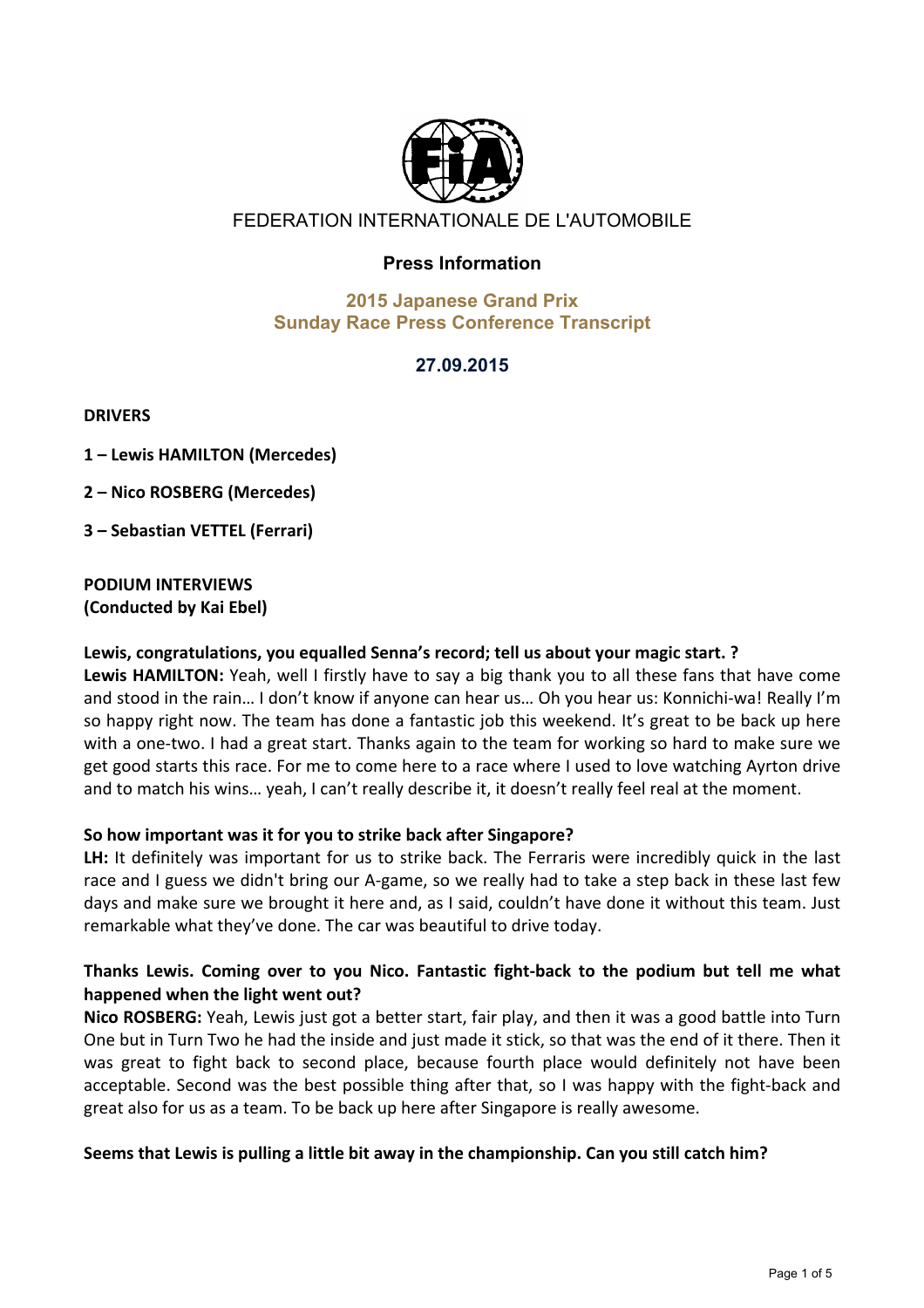**NR:** Yeah, for sure, it's going the wrong way – definitely. I had to win today, that was important but it didn't work out. Just need to try to win next time out.

## Sebastian, being here on the podium again after a marvelous victory, what do you think about it **in'front'of'these'fantastic'Japanese'Ferrari'fans?**

**Sebastian VETTEL:** Yeah, thank you very much. It's great to be back on the podium here, it's, I think, my favourite race; I love the track, I love the fans, I love the trophies. Unfortunately, I didn't get the bigger one today; it was close with Nico. I think we had a chance but it's always easy with hindsight. Overall, I think it was a fantastic race. The start was very tricky and it was interesting to see those two fighting in the first corner – obviously I could benefit – but, yeah, all in all, very happy with the race today.

#### Tell me what direction is Ferrari going in right now - are there more victories to come this **season?**

**SV:** I think we are going in the right direction. Obviously we knew from the beginning of the season that these boys would be difficult to beat. They're doing a great job, first of all, both of them. They have a great car, a great engine and all in all it makes them difficult to beat. But I think we are much better than people expected and it's nice, as I said, to be back on the podium here. On top of that it's been 20 years now that I have been with my helmet supplier Arai. I know that I shouldn't probably mention this but it's something very special. I remember when I was a small child walking in, so thanks also to all the people in Japan at Arai and yeah, I love this podium.

## Thanks for the commercial block, Seb. Coming back one more time to Lewis. Lewis, we are in the land of karaoke and you are a brilliant singer, not only a brilliant driver, so what will be the song **you'are'going'to'perform'tonight'then?'**

LH: 'Victory Dance'? I don't know! I did a song last night called 'Victory' so that's the one I'll be playing.

## **PRESS'CONFERENCE**

# Lewis, well done again, congratulations. It seemed to be a trouble-free race once you had taken **the'lead'at'the'first'corner,'but'we'heard'one'or'two'mentions'of'heat'in'your'seat,'which'we've'** heard before, and also vibrations as well, so how bad was that?

LH: It wasn't too bad, I've definitely had worse. It was such an amazing race. This has been a circuit that I can honestly say that I've struggled [at] through all the years that I've come here but one that I've loved driving, and I think that goes for all the drivers. But you really want to come here and dominate at a track like this. I was able to get the balance in the right place, my engineers did an amazing job – Bonno, Ricky and just the whole crew did a great job to get the car, with the short amount of time we had, in a beautiful window. It was better today than it was even in qualifying. I was really able to work on my lines and improve and at the front there it was just a beautiful... it's like sailing. When you go through the corners here, it's flowing. Honestly, I wish I could share the feeling with you. Also knowing that this would be the race that I would equal Aytron, who won here and who had quite an interesting here. So, yeah, quite an emotional day. But to be honest I'm not a teary guy, so I'm just full of joy and happiness and light and I'm really grateful for, as I posted the other day, all the people who have helped me get to where I am today and this team, because without them I would not be here.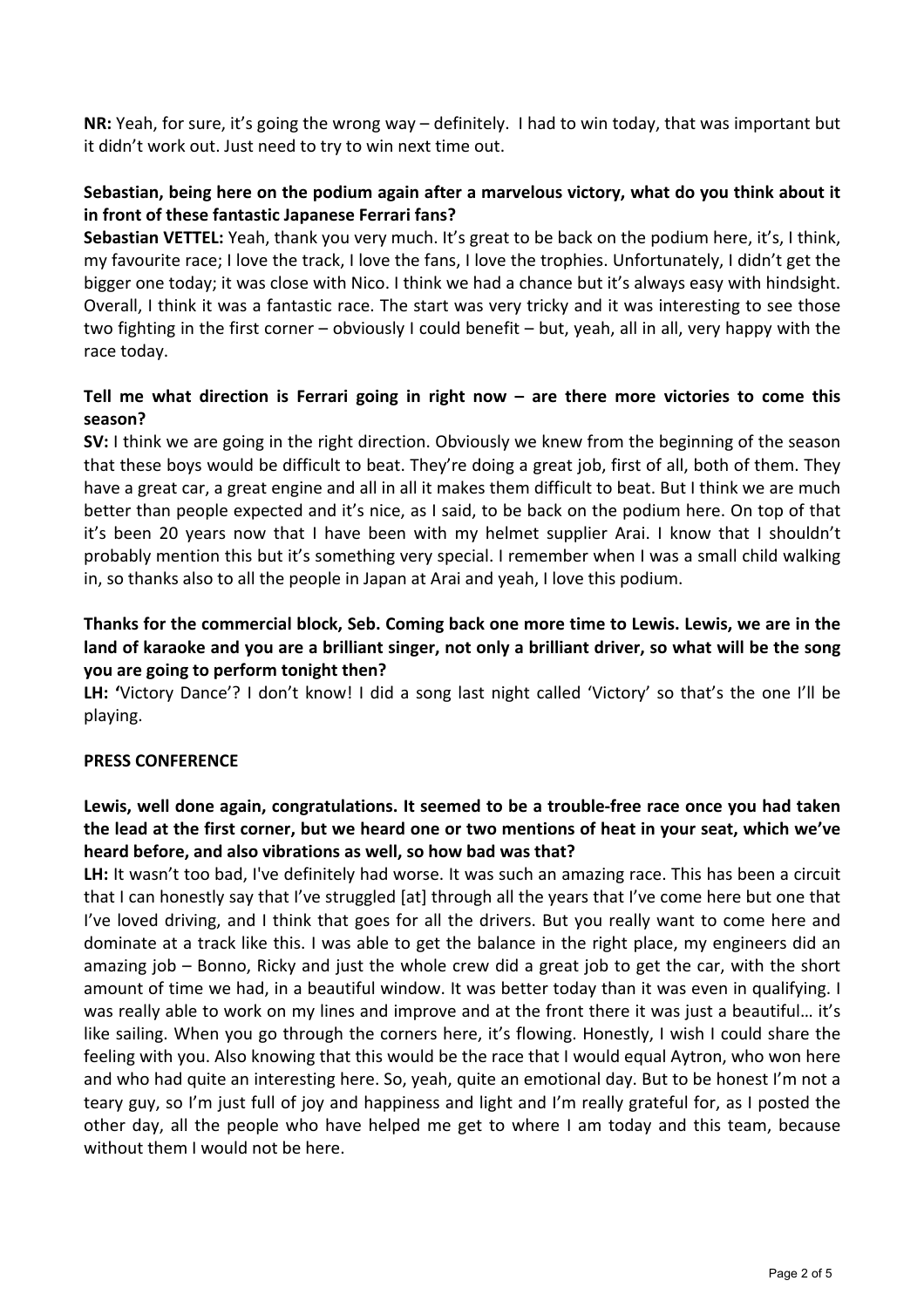## **Q:'Nico,'can'you'be'as'ecstatic about'your'car'as'Lewis'was'about'his?'And'what'about'toughing'it'** around the outside at that first corner?

**NR:** Yeah, for sure the car is really back to its best now and that's reassuring after Singapore, so that's great. Especially in qualifying, it's just a pleasure to drive. Like on rails. Then in the the race, yeah, start of course. Pity to lose out at the start and then big battle around Turn One and Two and got very close on the exit of Turn Two so I had to back out of it there and that lost me the race eventually.

## **Q: Sebastian, it seemed to be damage limitation. You couldn't really prevent the undercut and** from then on, was there anything you could do about the Mercedes?

**SV:** Well I think we thought we were safe because tyres were in reasonable shape but I think Nico was a surprise, the pace he had in his out-lap. So, I was very happy with the in-lap, which goes at the same time, but it was a question of a couple of tenths. Into Turn One he just had the upper hand and then it was clear it would be difficult because he was catching before. So, also the fact that Lewis disappeared: they had a bit more speed today so, yeah. Had we pitted one lap sooner I think it could have been more interesting and challenging for Nico to get past. It's not so easy to follow the cars here through the high-speed sections, so I think we had a good chance but, yeah, probably underestimated the out-lap that he had, so, with hindsight, it's always easy so, nevertheless, it's a great day. Good recovery. Especially as Friday wasn't that good for us. I know it was wet but still, the feeling we go was not that great. Saturday morning as well. So, yeah, good quali and obviously that was the base for another podium today.

## **QUESTIONS FROM THE FLOOR**

# **Q: (Frederic'Ferret'– L'Equipe)'Question'to'Lewis'and'Nico.'Can'you'describe'for'us'the'way'you'** start? Is it a different way or is it the same way for both of you?

LH: Individually are they different? It's the same sequence for both of us. Yeah, it's been the same pretty much since we got to Formula One. It's not really changed, the start, has it? I mean, you have to go through a different sequence to get to the same thing but it's just a different equation basically.

**NR:** It's the same but you do have your own individual input and you can do your individual thing. You can fine tune it to your liking.

# **Q:'(Andrea'Cremonesi'– La'Gazzetta'dello'Sport)'Sorry'for'Nico'but'we'need'to'come'back'to'that'** moment where you were a little bit out of the track. Do you think it was a little bit too harsh, Lewis? And for Sebastian, a question, now you are 59 points behind Lewis is it realistic to think that's it's fight for the championship or is it done?

**NR:** I haven't even seen it myself on TV. For sure it was close, I had to avoid a collision. It's difficult for me to comment now.

## **Sebastian?**

**SV:** It's not done 'til it's done. So, the chance is there – and what kind of racing driver would I be if I stopped believing? So, of course I know it's difficult because the opponent is very strong. They are currently in stronger form than us, so it's not easy to turn things around when you are behind – but you have to keep believing otherwise I guess it's pointless rocking up and trying to fight. I think there's always a chance on Sunday. Being realistic, as I said, I think it will be very, very difficult but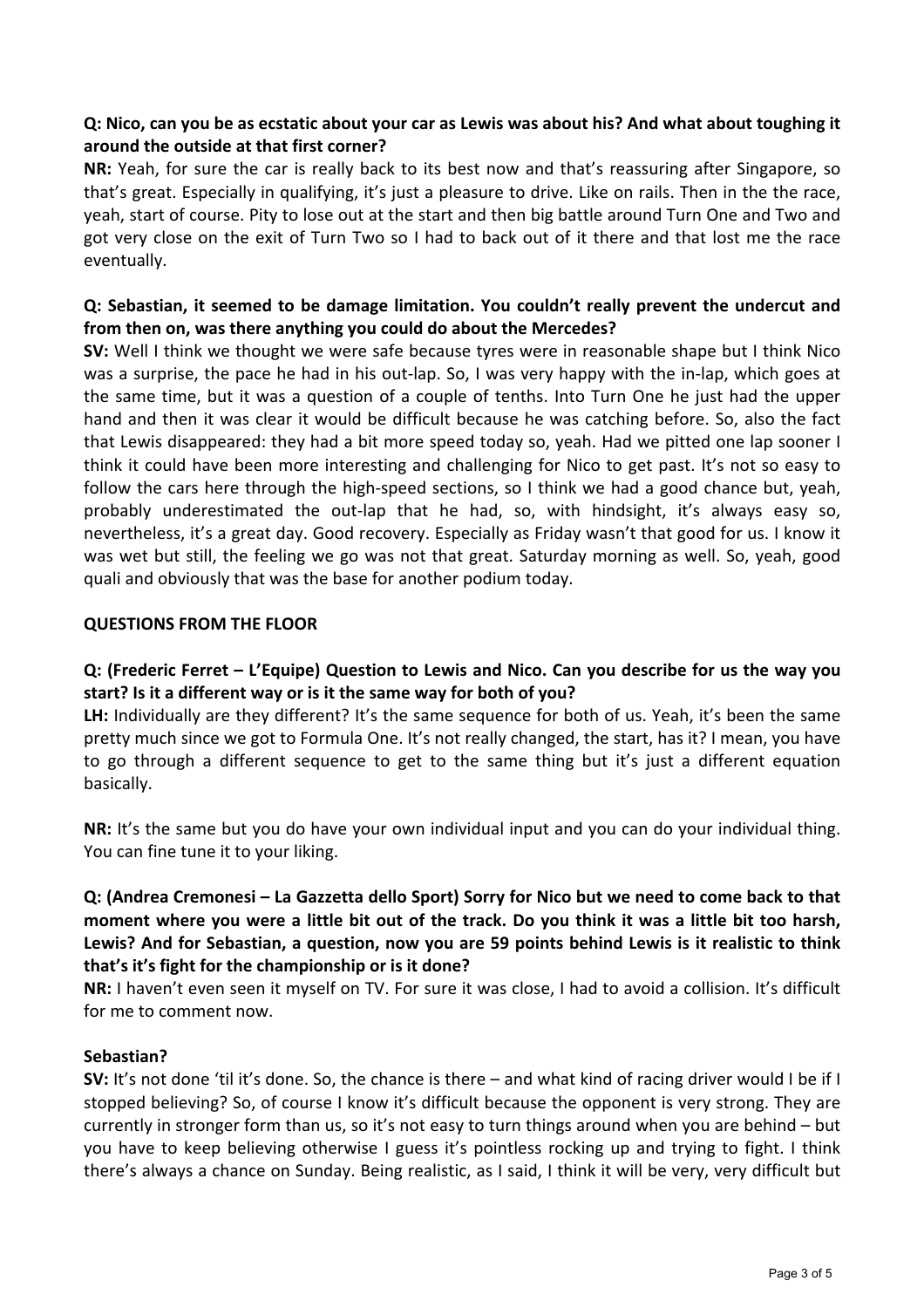who knows what's going to happen. We have to do our thing and that's the maximum we can do. Everything else is not in our hands, it's probably in there hands.

## **Q: (Dan Knutson – Auto Action and Speed Sport magazines) Lewis, could you give us your view of** that very close moment there coming out of turn two with Nico?

LH: I didn't really feel it was particularly that close but the inside line is the inside line, so I had my corner and so we were very very close but I was basically understeering, I was running out of grip. I imagine Nico was running out of road, but that's what happens when you're on the outside.

# **Q: (Luigi Perna – La Gazzetta dello Sport) Seb, are you confident in the development of the car for** the next races and the end of the season, considering that maybe you are going to use a fifth **engine'with'more'upgrades?'You'still'have'four'tokens'to'spend.'**

**SV:** Well, there are still some races to go. We are pushing as hard as we can. Obviously last weekend and this weekend were very different but I think it's more down to them struggling but we had very strong form in Singapore and we used our chance. It's very simple; if the chance is there, we have to use it. We know though that they are very very strong so we will do everything we can in the remaining races of this year, trying to catch them, trying to improve ourselves first of all. I think there are always lessons to learn; this weekend was interesting. Again, thinking about tyres: Friday, Saturday, I think there are some lessons and some things that we can improve. On top of that, as I said, we try to improve the car naturally. I think the times of big updates, they are over. We try every race to bring everything we have and yeah, everything else we will see when we get there.

#### **Q:'(Frederic'Ferret'– L'Equipe)'A'question'again'to'Lewis'and'Nico'about'the'start:'do'you'prepare'** your start differently, Nico and Lewis, on the formation lap? Do you prepare it differently and can **you'explain'why'it'was'so'good for'you,'Lewis,'and'so'bad'for'you,'Nico?'**

LH: Honestly, there's not really much difference. You have to do your sequence when you leave the grid, then you do a normal start. It's the same movement with the paddles. The input differences are the reaction time from the paddle and then how smooth you are with the second paddle in terms of how you... and also how smooth you are with the throttle which makes the difference generally. And also obviously the clutch has to perform, sometimes it overperforms but with the new rules we generally have the same set-up with that. So yeah, I guess it's just the luck of the draw: sometimes it's right, sometimes it's wrong, sometimes you've got the clutch too hot, sometimes you've got it too cold, sometimes you have your tyres too cold, sometimes you have them too hot. So it's a combination of things, but generally the sequence is very very similar between – I'm pretty sure – the whole grid.

**NR:** It's always the same thing, the same we practise before the formation lap, going through the pit lane and then on the exit of the pit lane, formation lap practice, so you get a feel for it. That's it.

# **Q:'(Andrea'Cremonesi'– La'Gazzetta'dello'Sport)'For'all'of'you:'some'of'your'colleagues'yesterday'** were worried about the tyre pressures. They said there was too much pressure and they were worried they might have some problems during the race. Have you been affected in the race by **that?'**

**NR:** No, not at all. Everything was perfect. No problems at all.

**SV:** Were you low again? I'm joking. You can laugh as well. It was a joke, come on.

**NR:** I'm smiling!